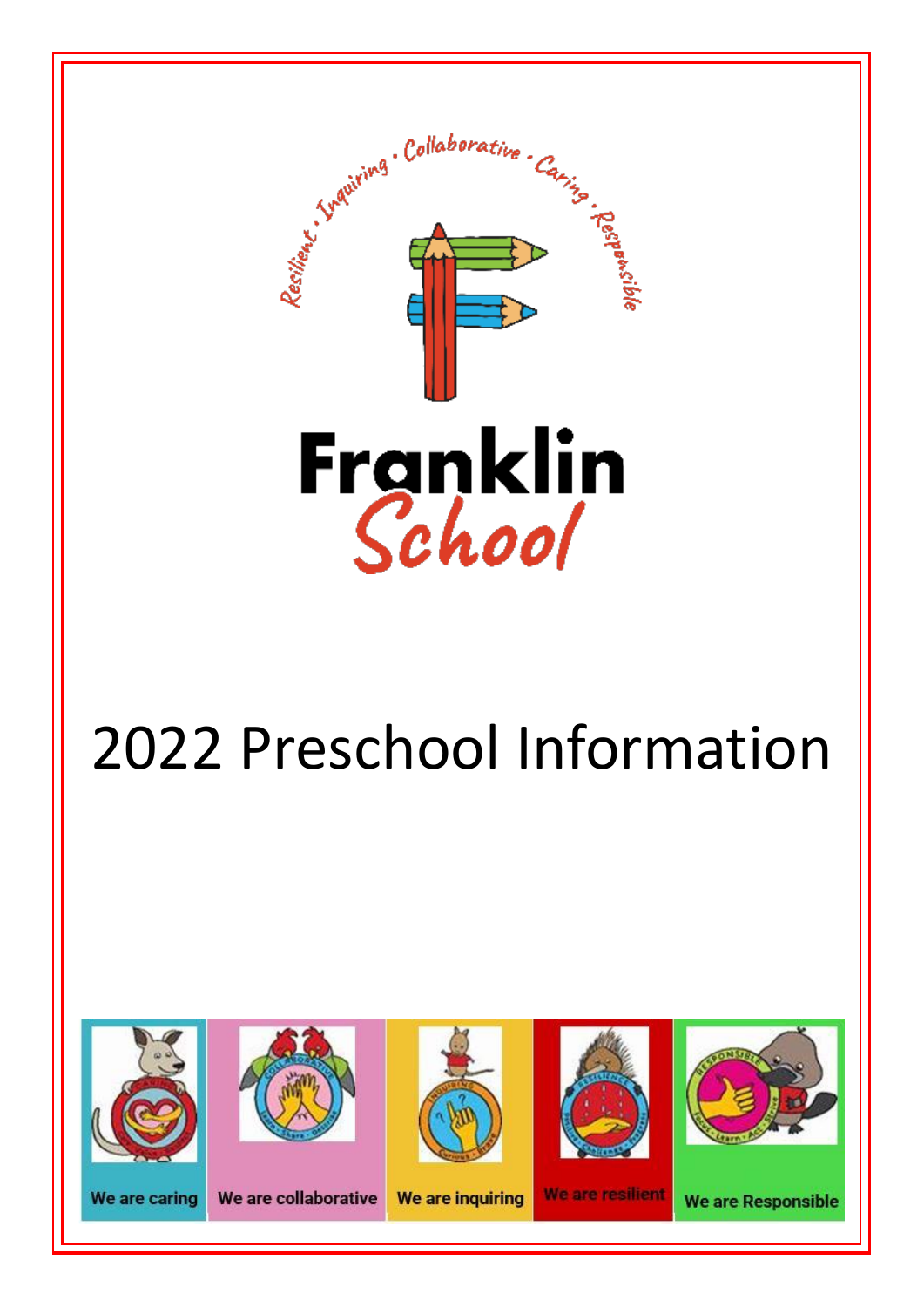

#### Dear Families

Welcome to Franklin School. We are excited to have the opportunity to welcome you and your child/children into our school community in 2022 as they begin their "adventures in learning" with the ACT education system.

Our preschool program focuses on inquiry learning through investigations.

This booklet is designed to provide you with the information you will need to know now, before your child starts school, and as the school year progresses. We provide additional information in the form of newsletters, as well as regular updates on our website, through Seesaw, and of course, we welcome daily contact with our families in person, via phone (6142 1110) or emailing to your individual child's teacher.

We look forward to sharing this stage of your child's learning and working in close partnership with you.

Regards,

Kate Flynn Principal

#### Our dispositions:

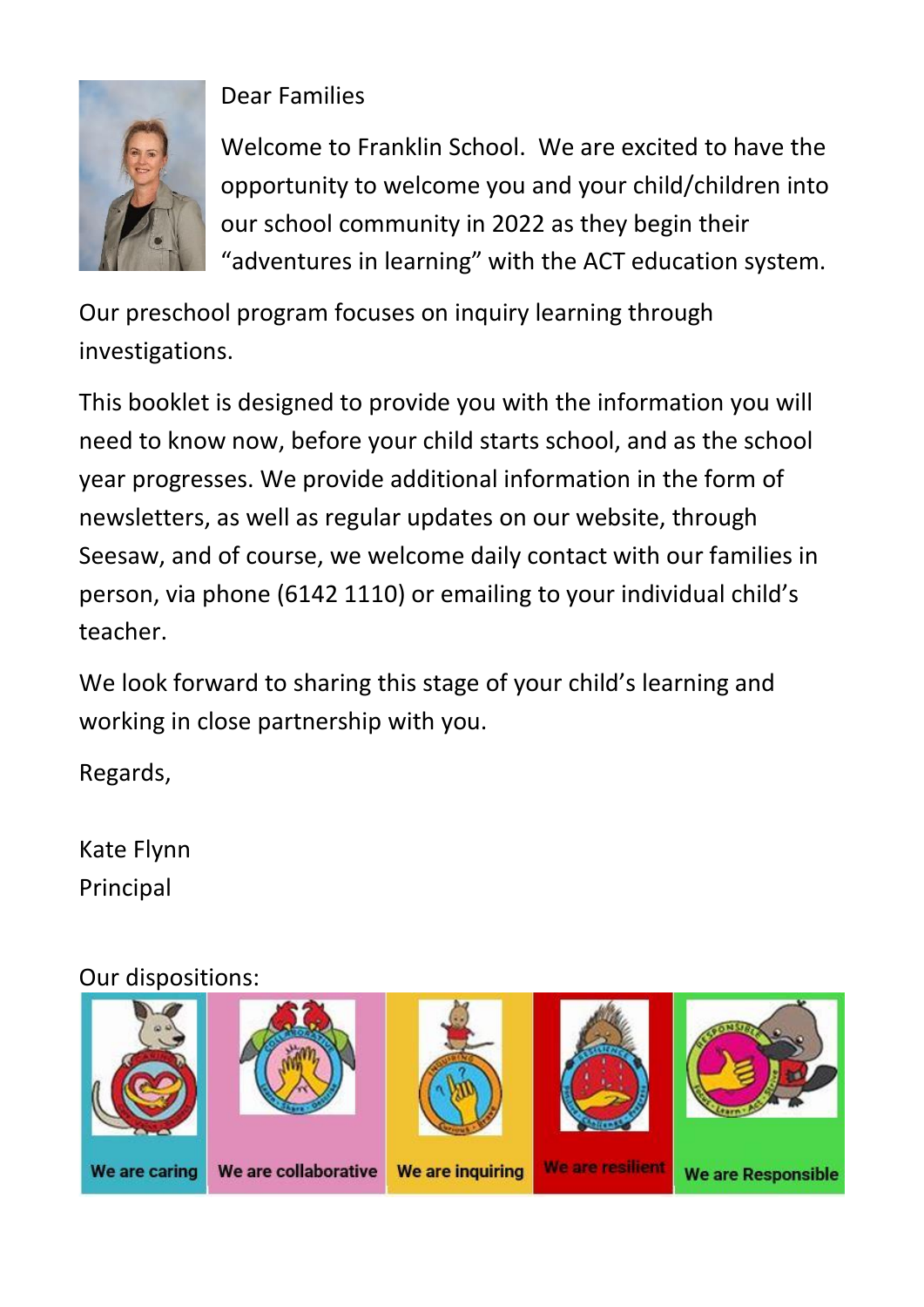

#### **The Community Coordinator at Franklin School**

Hi, my name is Hannah, and I feel very lucky to be the Community Coordinator at Franklin School. The role of Community Coordinator at Franklin is to work with students, families and the school community to engage

and support wherever I can. I spend a lot of my time getting to know families and connecting with them at our community programs such as playgroups, Park and Play and parenting programs that I run. I really enjoy this and it is great to get to know our school community and bring them together to connect and share ideas and knowledge about parenting and to make friends with other school families. I run these programs in our community room which is purpose built for groups and families to use and I regularly share our program schedule in the newsletter.

I am up to date with local services that families sometimes need and am happy to share information and make referrals wherever necessary. I am always open to having a chat and if you ever need to talk about what your family is experiencing and how we can help, please feel free to get in contact or simply, pop into my office. Everyone welcome. You will often see me in the playground in the morning or at pick up so please feel free to come and say hi.

I am also available to talk about life at school. If you are unsure about anything school related or have any concerns, feel free to pop by and see me. I love to help!

I hope that your family have a fantastic start to the Preschool year, and I am really looking forward to meeting all of you.

Regards, Hannah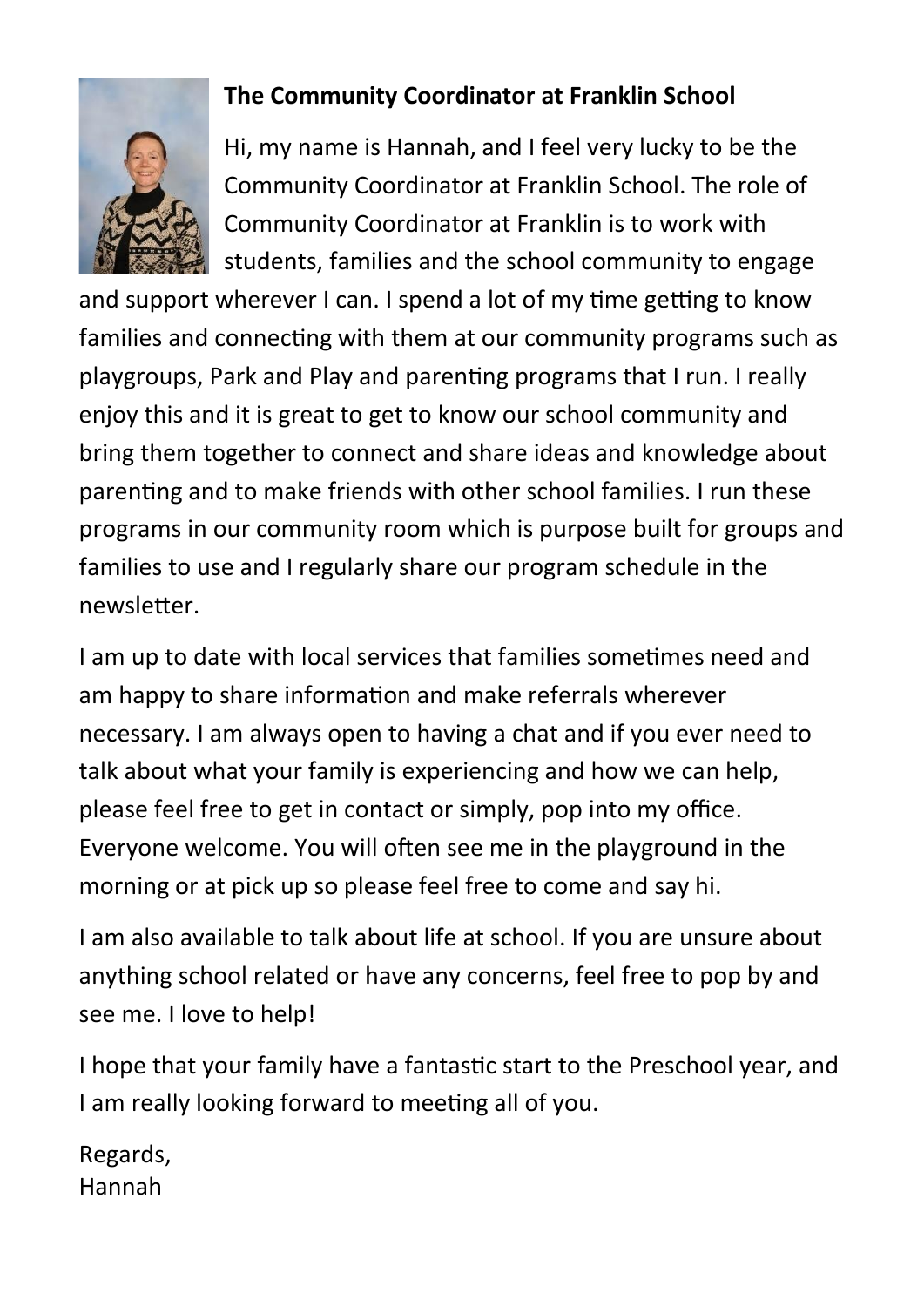## **Tips for preparing your child for school**

- Label all clothing, hats, lunch boxes & drink bottles
- Eating independently practise using a lunch box, opening packets and unwrapping sandwiches, feeding oneself, practise using utensils (fork, spoon), talking with your child about healthy foods (nude food)
- Work on tying shoelaces and taking shoes and putting them back on the right feet, socks on and off (Velcro shoes can be helpful)
- Provide opportunities for your child to practise dressing themselves (taking jumpers/jackets on and off)
- Teach your child how to use the toilet and wash their hands
- Talk to your child about the exciting experiences they will encounter at preschool
	- Talk to your child about the process of leaving at preschool to make new friends
- Read and share books with your child

•

- Encourage your child to carry a bag, pack away toys and care for belongings
- Provide opportunities for your child to follow simple directions
- Extend their concentration by engaging in games and puzzles, encouraging them to complete activities











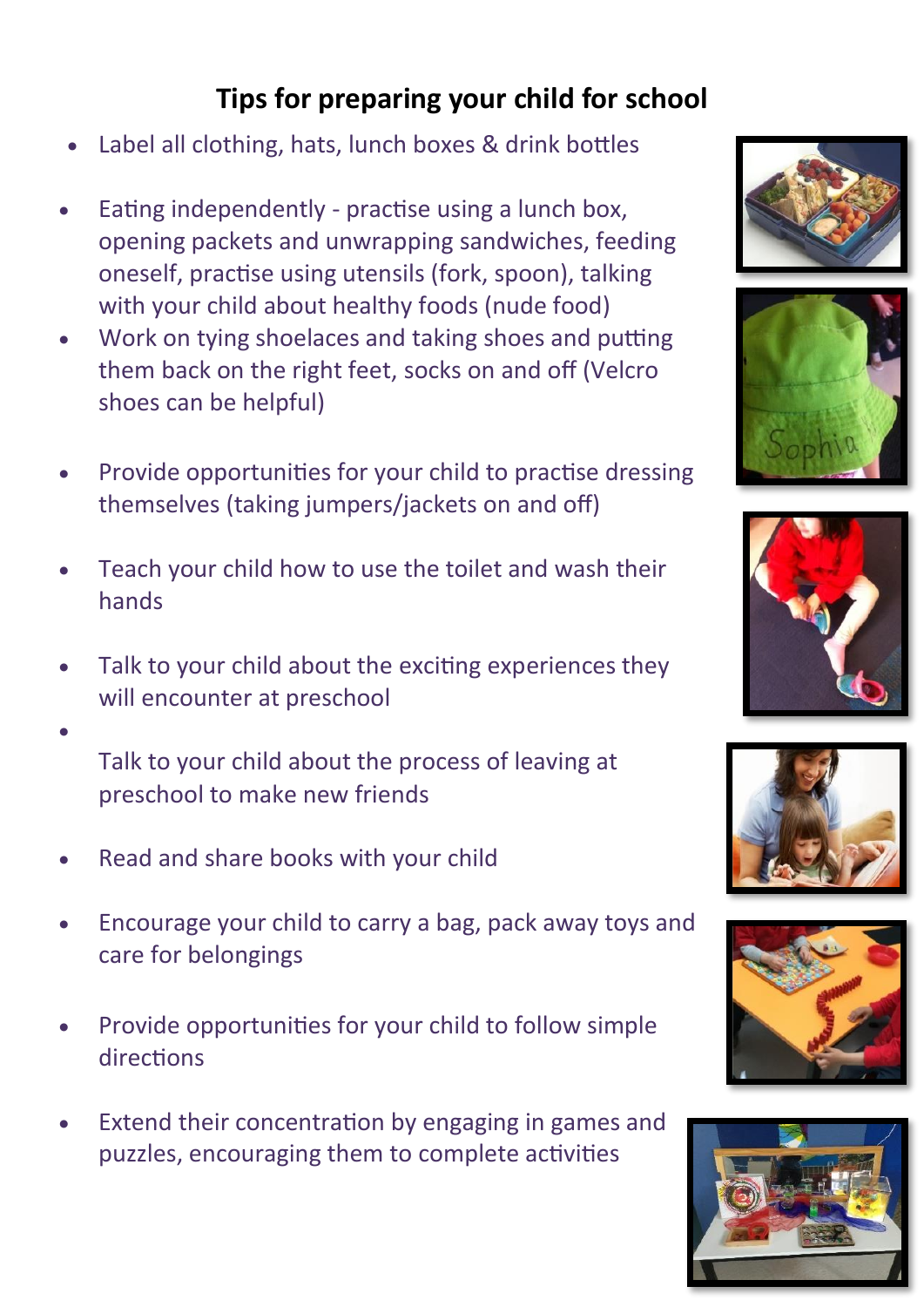## **What's in my backpack?**

Backpack: school hat school jumper change of clothes a drink bottle a lunch box

#### **Lunch Box**

As we have three eating times across the day, we suggest that you provide familiar foods that your child enjoys eating at home. It is important to know that staff are unable to heat food for children, but you can purchase some fabulous food containers that keep lunches nice and warm (if needed).

A cooked lunch is available from ANGLICARE, ordered at Anglicare canteen — cost \$5. This includes lunch and a piece of fruit. You will still need to send snacks.

The children have:

Snack time in the morning: fruit, yoghurt, vegetables

Lunch Time—approximately 1pm

Snack Time in the afternoon - fruit, vegetables, cheese, crackers.



*NUTS—We are a NUT FREE school. We will advise if you have accidently added food containing nuts to your child's lunchbox*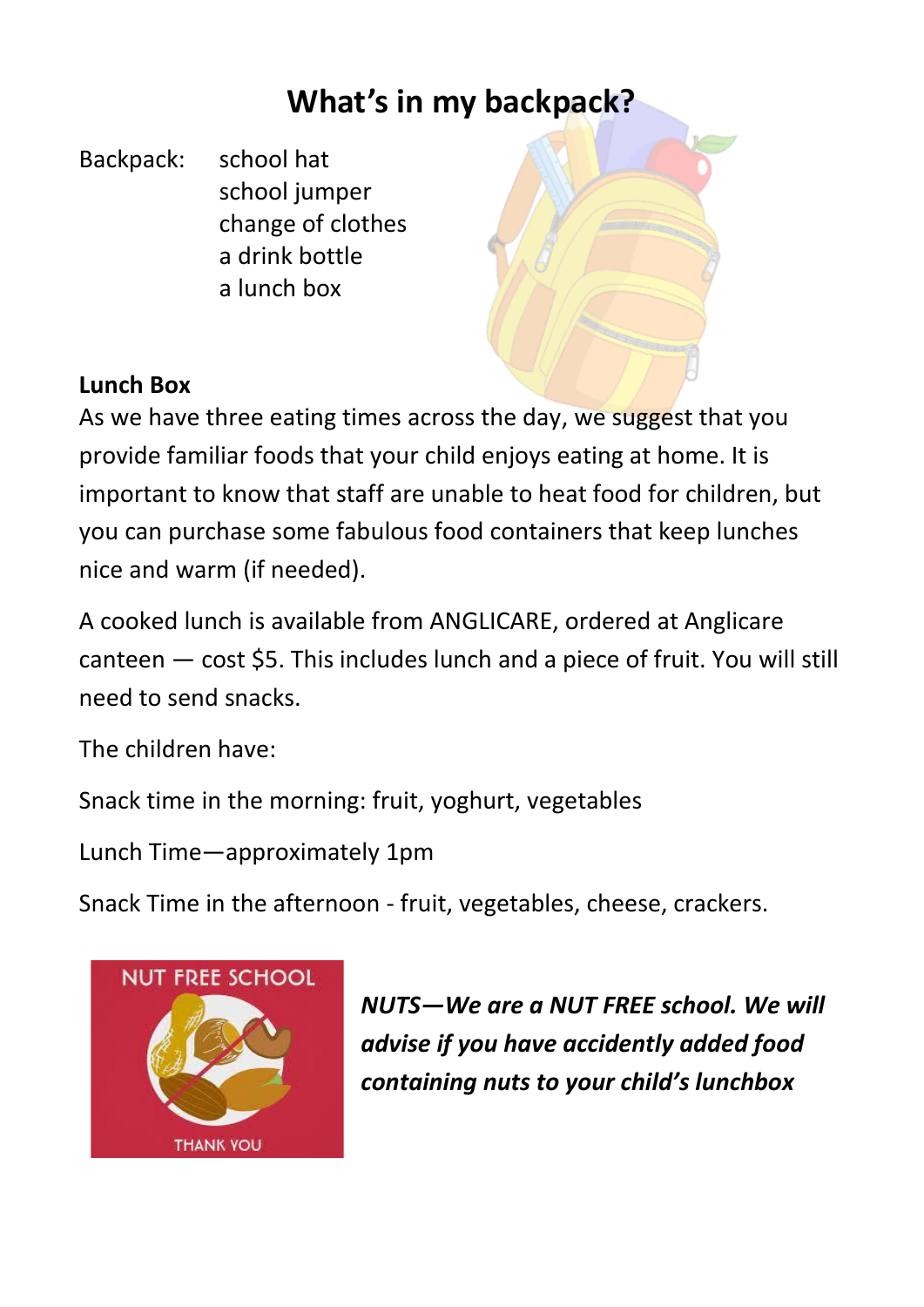#### **Why a change of clothes?**

Sometimes, even when a child has been well and truly toilet trained, accidents can happen. Children get caught up in an activity and the excitement of their learning and they just "forget" until it is too late and then they may need a change of clothes, including undies. We don't make a fuss, staff just assist children to manage the changing of their clothes.



#### **Sunscreen**

We do encourage families to 'slop' on sunscreen at the beginning of the day and also to provide sunscreen (roll on is easiest) for children to apply at recess and at lunch time. We will let you know our new protocols once we are accredited. In 2022 the

school will be working towards becoming a SunSmart School. Until this happens we will continue not to supply sunscreen.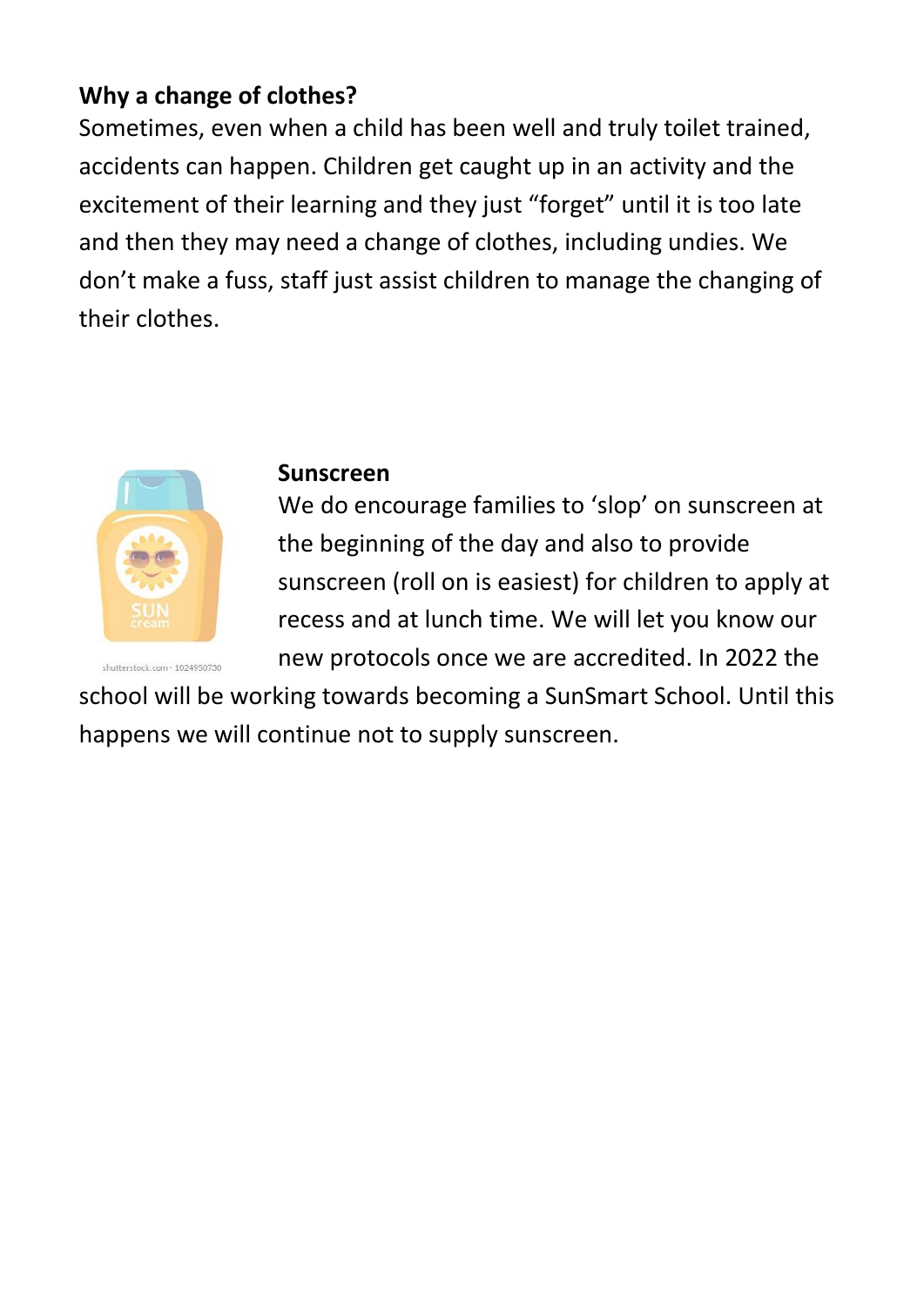## **What should I wear to school?**

At Franklin School students wear school clothes. It is so much easier to say "Today is a school day, go and find your school clothes!".

School clothes at Franklin are a red tshirt, school jumper and school hat. We encourage children to be comfortable and to be able to run and jump and skip and hop and they need to do this in comfortable clothing. Children at Franklin also get dirty and dusty and get glue and paint on themselves so hardwearing easy-care clothes suit the learning that they need to do.



Jeans, shorts and leggings are great

things to wear on the bottom half for a busy day at school and enclosed shoes for running around, bike riding, playing, climbing. Thongs don't keep little toes safe, we don't encourage thongs at school.

Please label all items.

School uniforms can be purchased from Working Gear: [https://workingearschools.com.au/product-category/uniforms-by](https://workingearschools.com.au/product-category/uniforms-by-school/franklin-school/)[school/franklin-school/](https://workingearschools.com.au/product-category/uniforms-by-school/franklin-school/)



#### **Franklin Swap shop**

Franklin community room has many second-hand items of uniform in good condition and sorted into sizes. Families

are welcome to come and have a look and find pieces of clothing for their children. You can either bring in items of uniform to swap or you can take items and leave a gold coin donation. The swap shop is open in school hours and families are welcome to come and have a look.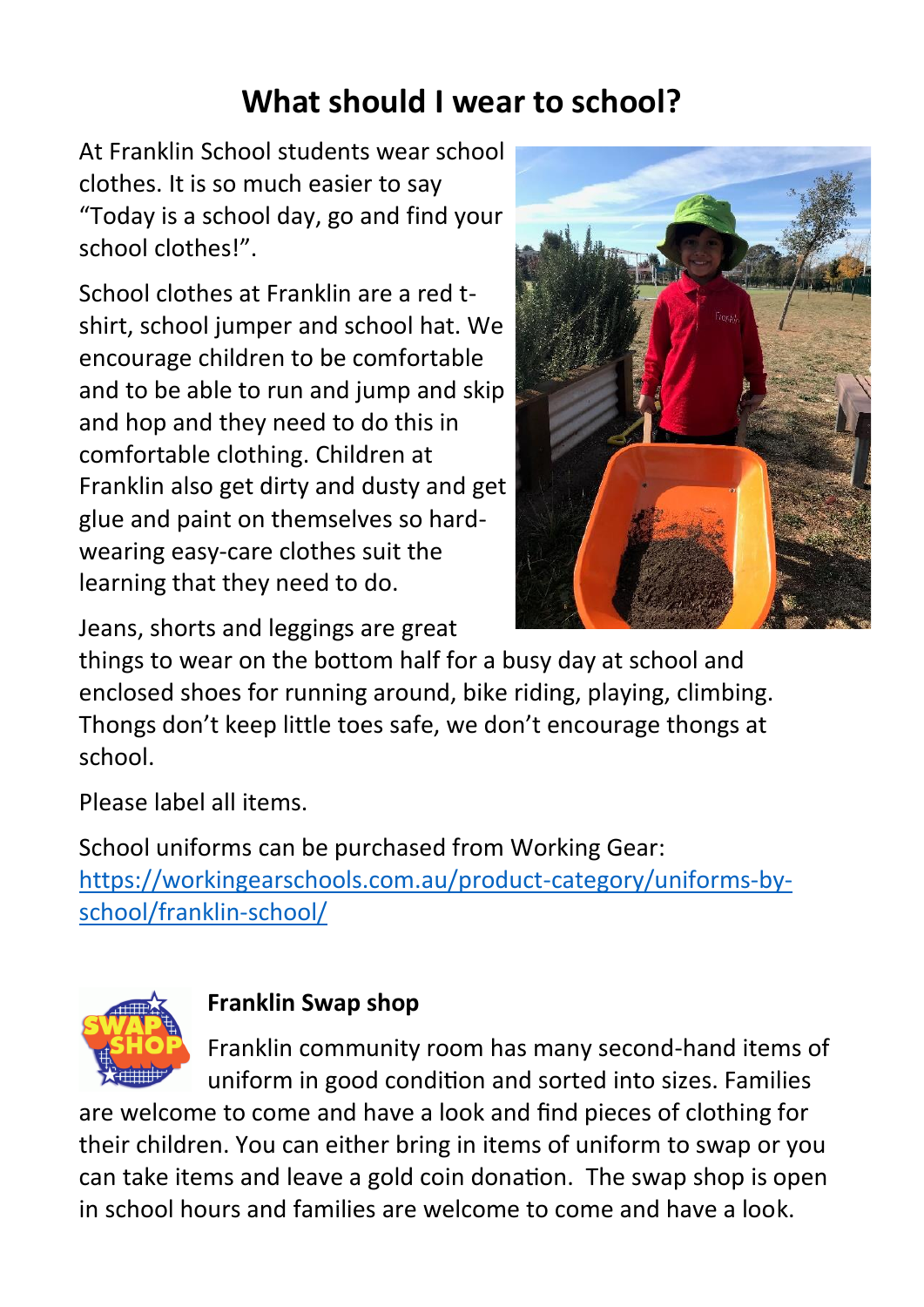# **How much does it cost for school?**

Each year the school charges a one-off Voluntary Contribution Fee which contributes to the running of the school. In 2022 this fee will be \$120 per child. The cost of Voluntary Contributions are set by the School Board. The School Board is chaired by a member of our school community.

There is also a book pack payment. The book pack payment is used to contribute towards consumables used in classrooms and in a preschool classroom there are many and various types of consumables from paints and crayons to paper, glue, glitter and shaving cream! The cost of the preschool book pack will be advised.

#### **How can you pay for these two things?**

Families are able to make use of EFTPOS, Cash or Quickweb.

#### **Quickweb**

Located on the school website under the Payment tab, Quickweb is facilitated by Westpac Bank and enables a secure payment option directly into our account without the need for the above account information. It also identifies more accurately who and what the payment is for.

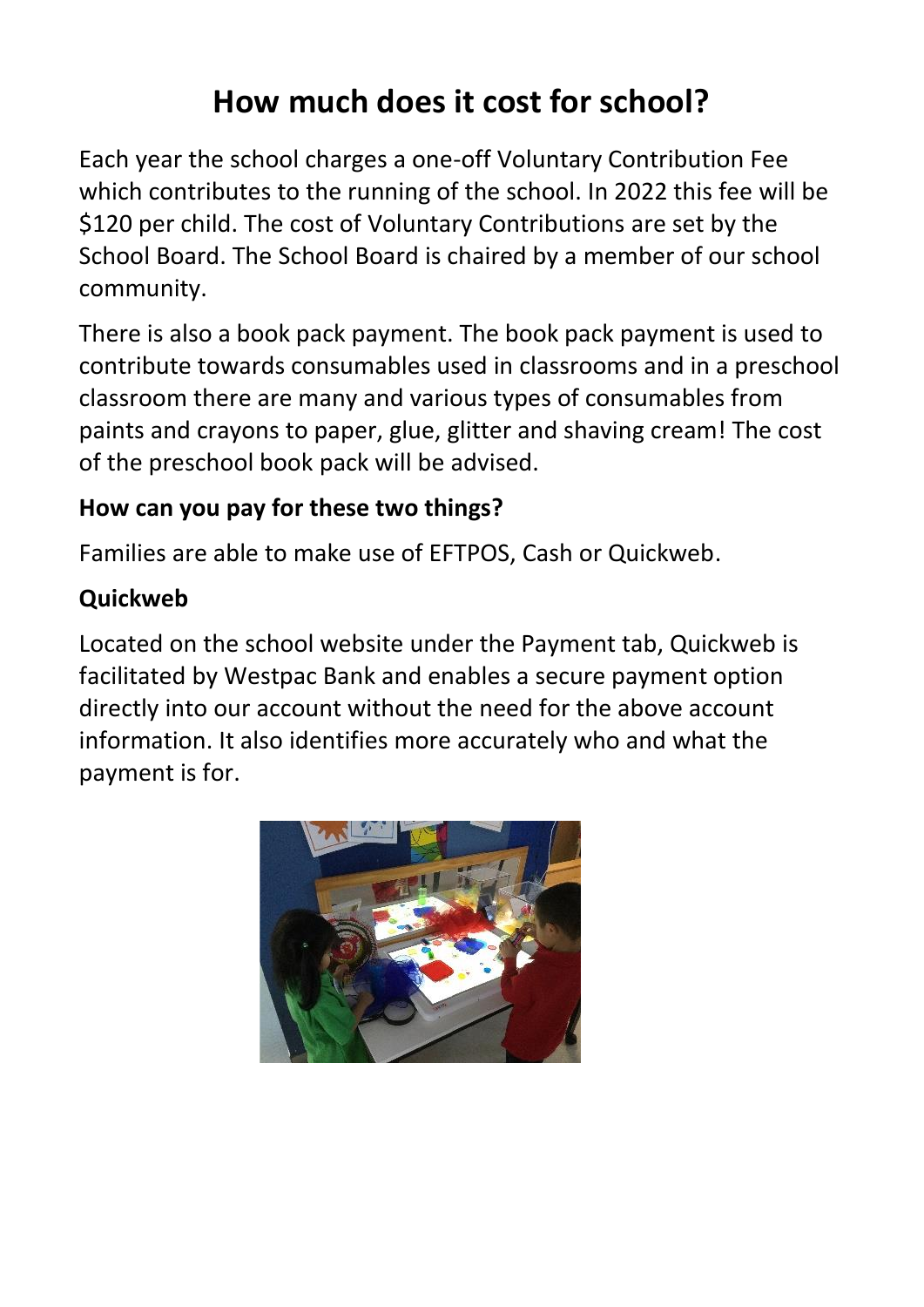# **What to do when:**

#### **My child is sick**

Ring or email the front office (02 6142 1110 [infoFranklinECS@ed.act.edu.au\)](mailto:infoFranklinECS@ed.act.edu.au) and let them know that your child is unwell

#### **We are taking leave and will be absent**

Email the front office, informing of the dates your child will be absent from school and why (eg: holidays)

#### **We arrive late to school** (after 9.10am)

Sign in at the front office and collect a late pass

#### **We need to leave early** (before 3pm)

Sign out at the front office and collect an early leaver pass

#### **There are excursions:**

- Fill in the paperwork, make your payments on-line, over the counter using the EFTPOS facility or place the cash and paperwork in the box on the counter
- You can volunteer to attend with your child's class & fill out mandatory ACT Directorate volunteer paperwork



#### **I have a question, query or concern:**

- Speak to your child's teacher
- Send an email to arrange a meeting
- Speak to our Community Coordinator Hannah Freyne
- Share your concern with the executive teacher, deputy principal or principal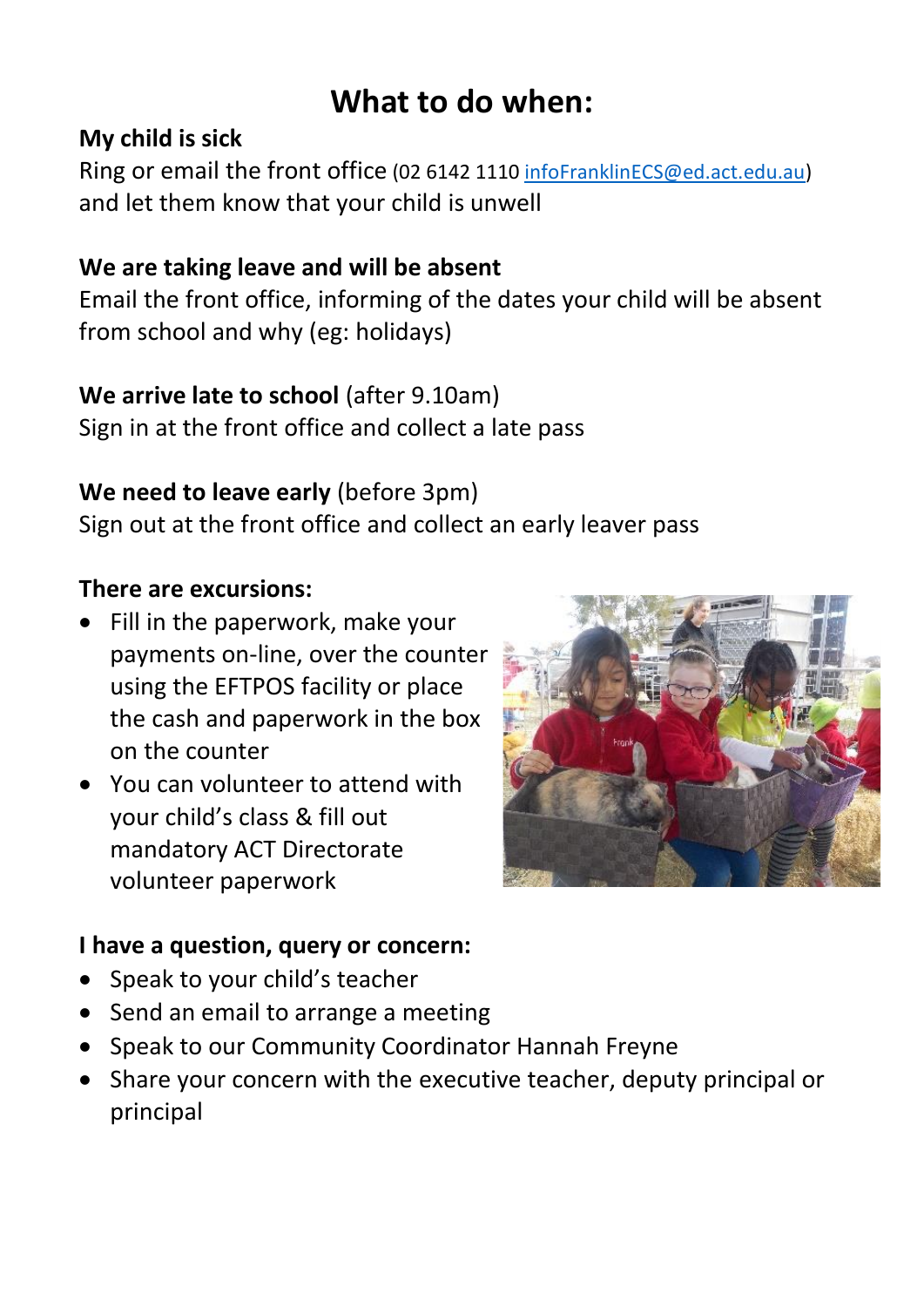#### **I want to volunteer at school:**

- Talk to your child's teacher about your interest and the time you are available
- Join the Franklin Parents and Citizens Association
- Nominate for the School Board
- Attend excursions
- Share your skills with us
- Ensure you have a Working with Vulnerable People card (apply though ACCESS Canberra



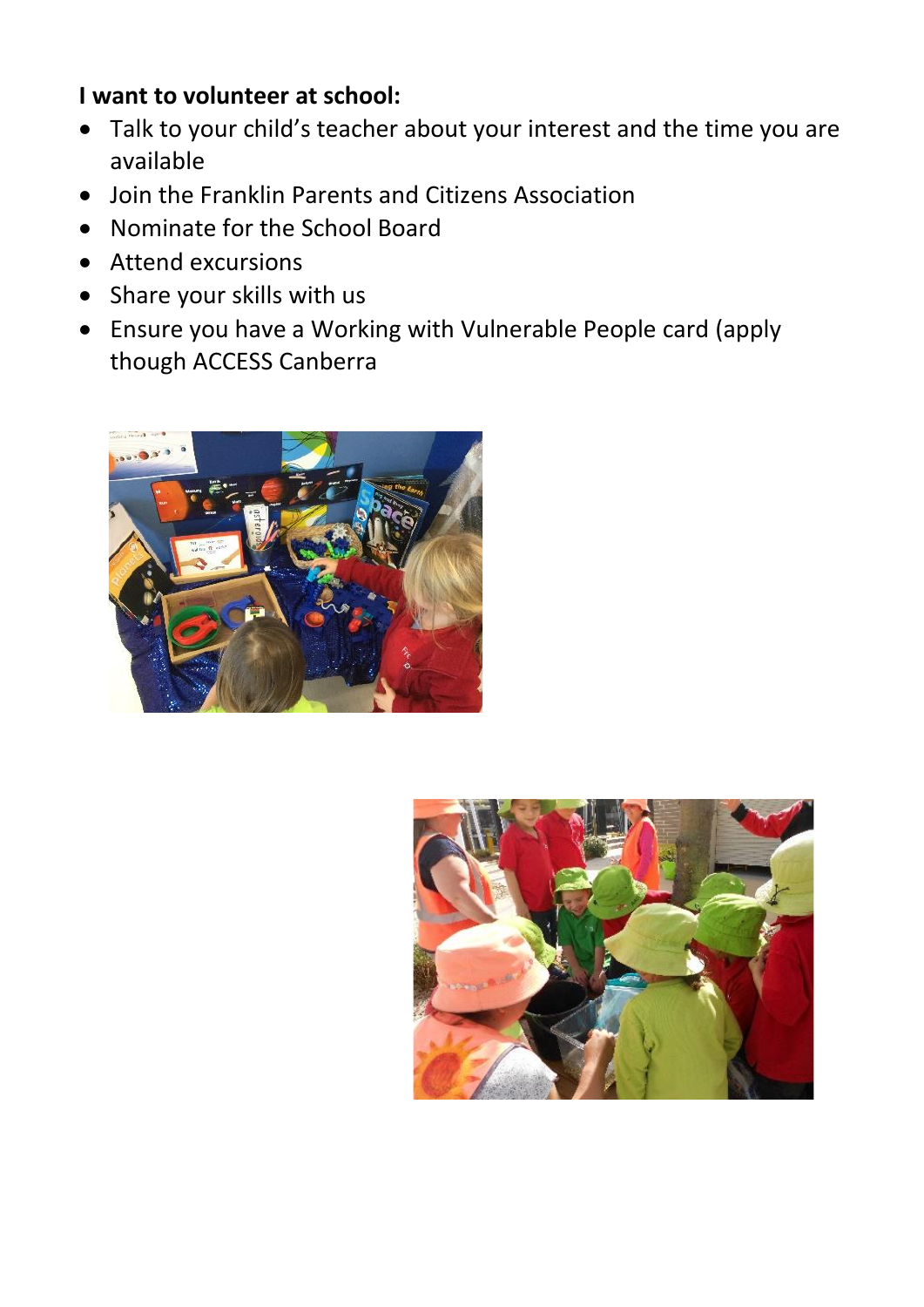# **What days will my child come to school?**

To assist families we provide you with, each term, a calendar that highlights your child's preschool days.

Term 1 - 2022

| <b>Week</b>    | <b>Monday</b>          | <b>Tuesday</b> | Wednesday | <b>Thursday</b> | Friday |
|----------------|------------------------|----------------|-----------|-----------------|--------|
| 1              | $31$ -Jan              | 01-Feb         | 02-Feb    | 03-Feb          | 04-Feb |
|                |                        |                |           |                 |        |
| $\overline{2}$ | 07-Feb<br>Tax.         | 08-Feb         | 09-Feb    | 10-Feb          | 11-Feb |
| 3              | 14-Feb                 | 15-Feb         | 16-Feb    | 17-Feb          | 18-Feb |
| 4              | $21-Feb$               | $22$ -Feb      | 23-Feb    | 24-Feb          | 25-Feb |
| 5              | 28-Feb                 | 01-Mar         | 02-Mar    | 03-Mar          | 04-Mar |
| 6              | 07-Mar                 | 08-Mar         | 09-Mar    | 10-Mar          | 11-Mar |
| $\overline{7}$ | 14-Mar<br>Canberra Day | 15-Mar         | 16-Mar    | 17-Mar          | 18-Mar |
| 8              | 21-Mar                 | 22-Mar         | 23-Mar    | 24-Mar          | 25-Mar |
| 9              | 28-Mar                 | 29-Mar         | 30-Mar    | 31-Mar          | 01-Apr |
| 10             | 04-Apr                 | 05-Apr         | 06-Apr    | 07-Apr          | 08-Apr |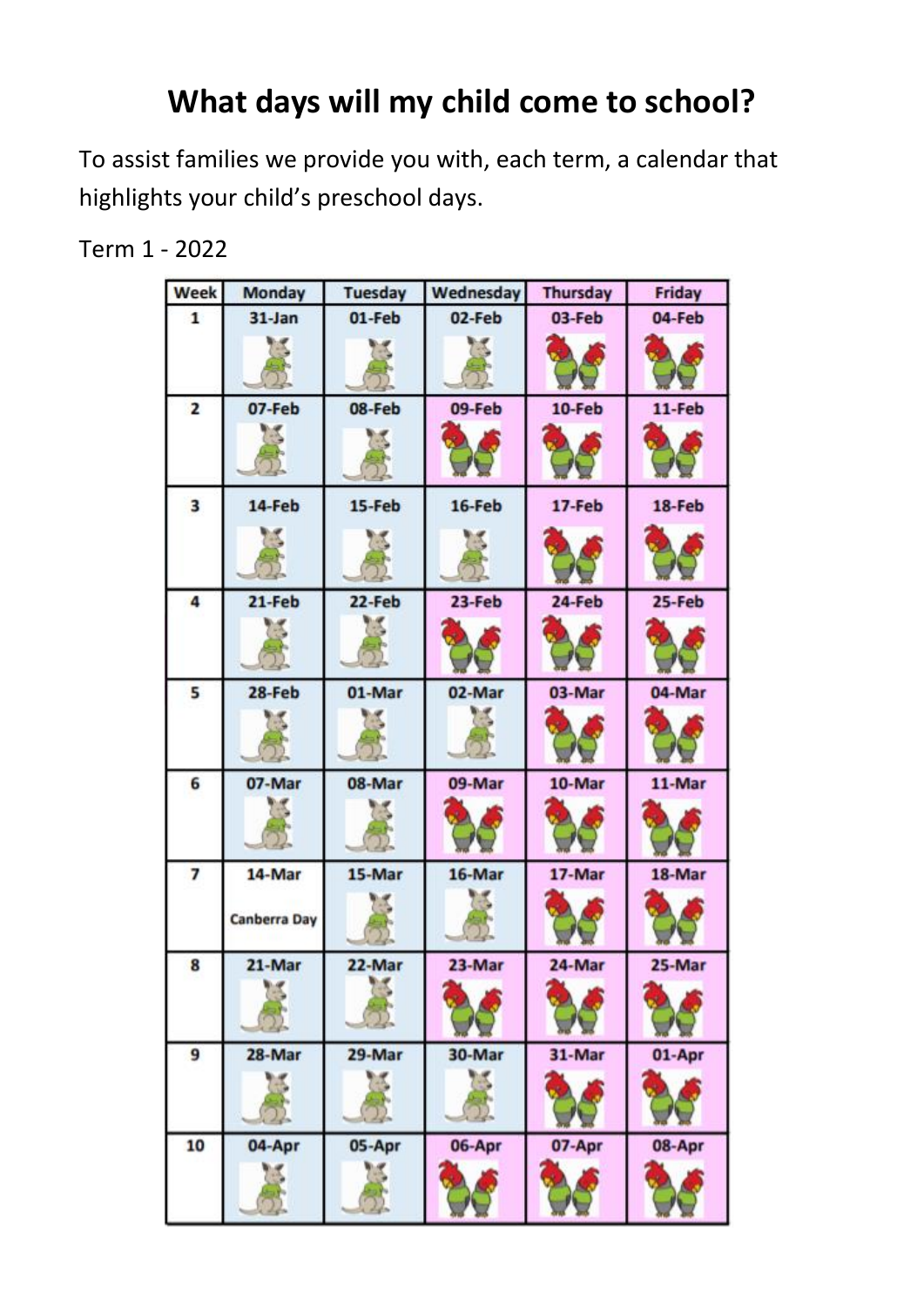## **Term Dates 2022**

**Term 1: Monday 31 January – Friday 8 April**

**Starts:** Monday 31 January - beginning of the week Thursday 3 February – end of the week

Public holiday – Monday 14 March: *Canberra Day*

**Concludes:** Tuesday 5 April – beginning of the week Friday 8 April 2022 – end of the week

#### **Term 2: Tuesday 26 April – Friday 1 July**

**Starts:** Tuesday 26 April – beginning of the week Thursday 29 April – end of the week

Public holidays – Monday 25 April*: Anzac Day*, Monday 30 May: *Reconciliation Day*, Monday 13 June; *Queen's Birthday*

**Concludes:** Tuesday 28 June – beginning of the week Friday 1 July – end of the week

#### **Term 3: Monday 18 July to Friday 23 September 2022**

**Starts:** Monday 18 July – beginning of the week Thursday 21 July – end of the week

**Concludes:** Tuesday 20 September – beginning of the week Friday 23 September – end of the week

#### **Term 4: Monday 10 October to Friday 16 December 2022**

**Starts:** Monday 10 October – beginning of the week Thursday 13 October – end of the week

**Concludes:** Tuesday 13 December– beginning of the week Friday 16 December – end of the week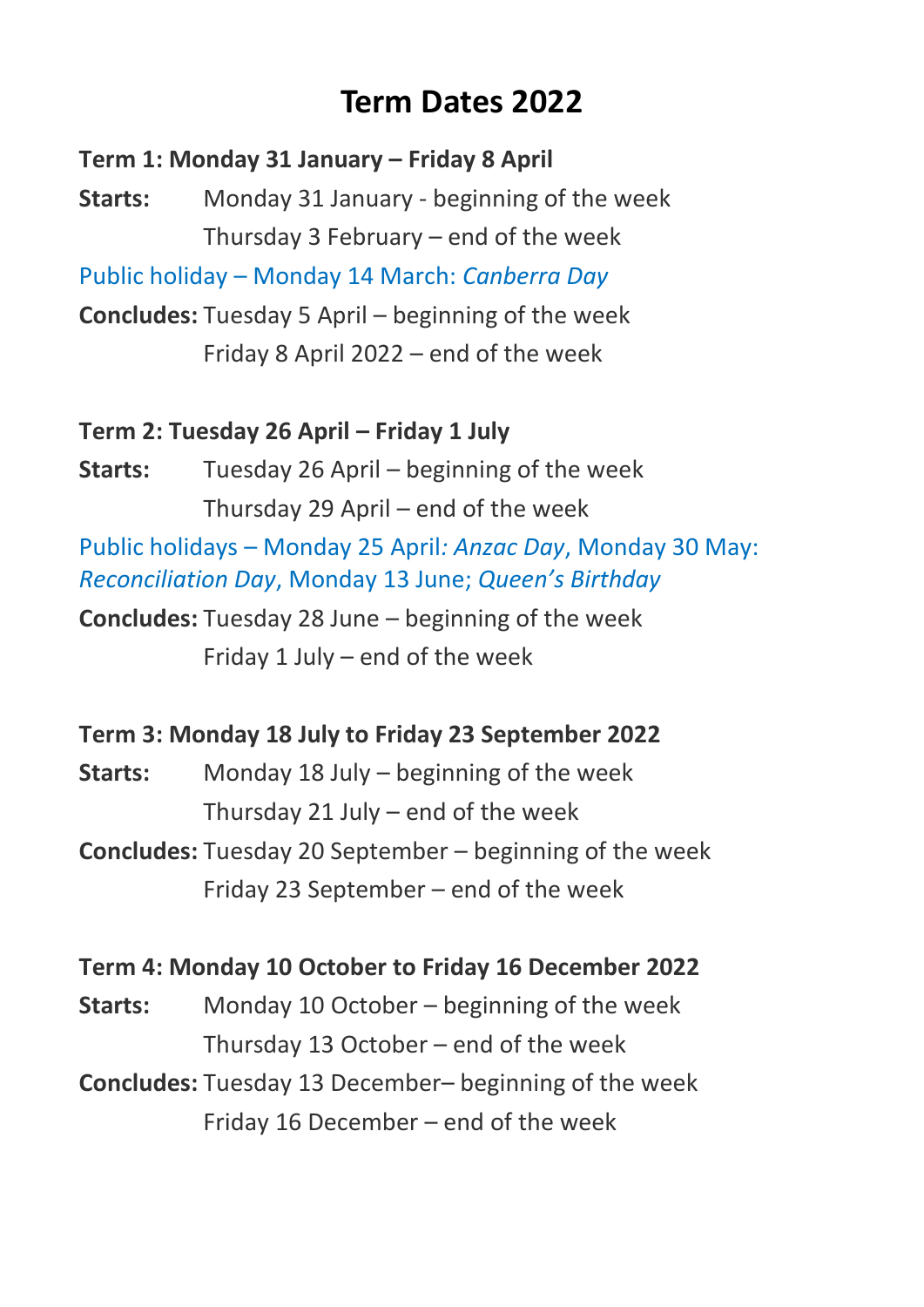

#### **Early Learning Programs**

We offer educational programs for children ages 6 weeks to 5 years.

## **Quokkas & Wallaroos:** 6 weeks to 2 years

16 places with 5 educators (each)

**Bilbies & Long neck turtles:** 2-3 years 20 places with 5 educators (each)

**Kookaburras & Sea Dragons:** 3-4 years 22 places with 3 educators (each)



**\*Preschool Possums:** 4-5 years

#### 22 places with 3 educators

*\*open to children enrolled at Franklin Preschool only. Alternate Wednesday bookings are available.*

#### **What we provide**

- All meals: morning tea, lunch, afternoon tea and a late snack
- Nappies
- Linen & bedding

#### **OSHC Programs**

We offer before and after school care programs to children of Franklin School. We also operate on site vacation care programs throughout the school holidays.

Our OSHC programs are guided by the My Time Our Place learning framework for school age children and in accordance with the national quality framework.